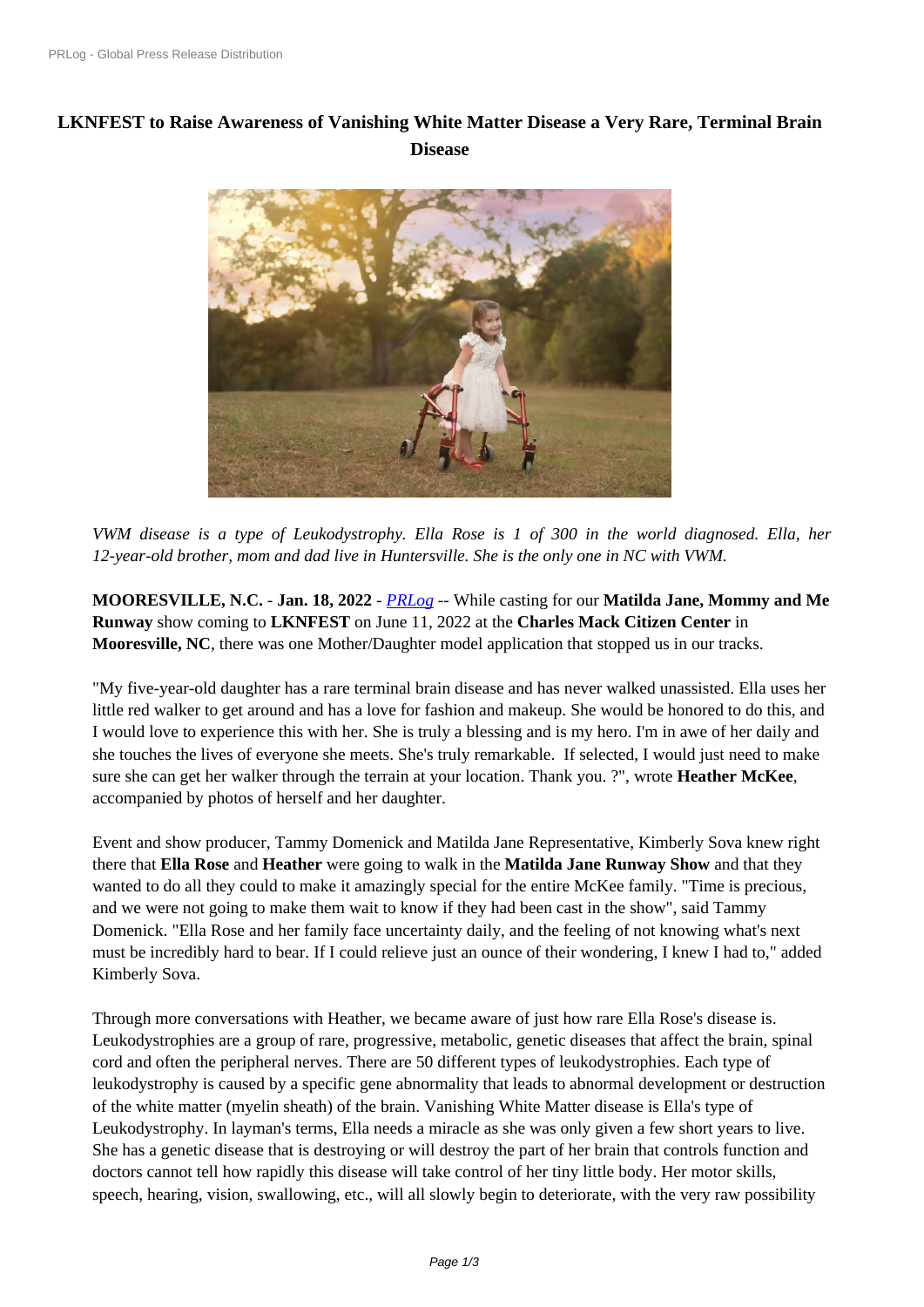of ultimately taking Ella's life. There are only six hospitals (Ella and her family travel to the Children's [Hospital of Philadelphia\) within th](https://www.prlog.org/)e United States that specialize in her treatment and most often doctors have never heard of this disease. Currently there is no cure or treatment plans for Vanishing White Matter disease and because of that all funding for a cure or medical care is privately funding or at the expense of families affected. The strength of this Mom and family inspires us and leaves us in awe. When asked how we could assist, she asked us to "help get the word out about the disease and Ella", so that is what we plan to do!

On the **January 29, 2022**, LKNFEST will be livestreaming the announcement of Ella Rose rocking our runway, from our **Girls' Day Out** event taking place at the **Aloft Mooresville,** from **12 pm to 6 pm**. We will be presenting Heather and Ella Rose a Gift Basket to brighten their day, along with a special balloon bouquet in Ella Rose's favorite colors from our sponsor **Lakeside Balloons**!

If anyone would like to contribute a gift item or gift card to the Gift Basket, please email info@lknfest.com; anything for Ella Rose, her Mom or the family as a whole would be greatly appreciated.

If anyone with a brick-and-mortar location is willing to place a poster in your window, please e-mail info@lknfest.com.

If you would like to donate to Ella Rose directly to help offset the weekly medical expenses you may do so through her GoFundMe at https://www.gofundme.com/f/v39m2v-a-miracle-for-ella-rose.

We ask everyone to please share Ella's story on social media. Follow both her Instagram and Facebook @AMiracleForEllaRose.

## **Share. Share. Share. Ella's doctors strongly encouraged the family to spread the word in hope of more research launched by doctors and pharmaceutical companies looking to find a cure.**

Any help in making Vanishing White Matter Disease and Leukodystrophy known would be greatly appreciated by Ella's family.

We are so thrilled to show this very special, sweet girl and her family an amazing time on both the January 29, 2022 and at LKNFEST this June; but more importantly to show them that they are not alone in their fight.

LKNFEST was created to shine a light on our amazing local businesses and community and we can't think of a better way for us to show off just how incredible the people here in the Lake Norman and Charlotte area are than supporting this family.

For more information on LKNFEST or the Girls' Day Out, Sip n' Shop event series, please visit https://www.lknfest.com or email info@lknfest.com.

**Media Contact** LKNFEST [tammy@lknfest.com](https://www.lknfest.com) 332-223-5220

[--- End ---](https://www.prlog.org/email-contact.html#12901462)

Source LKNFEST